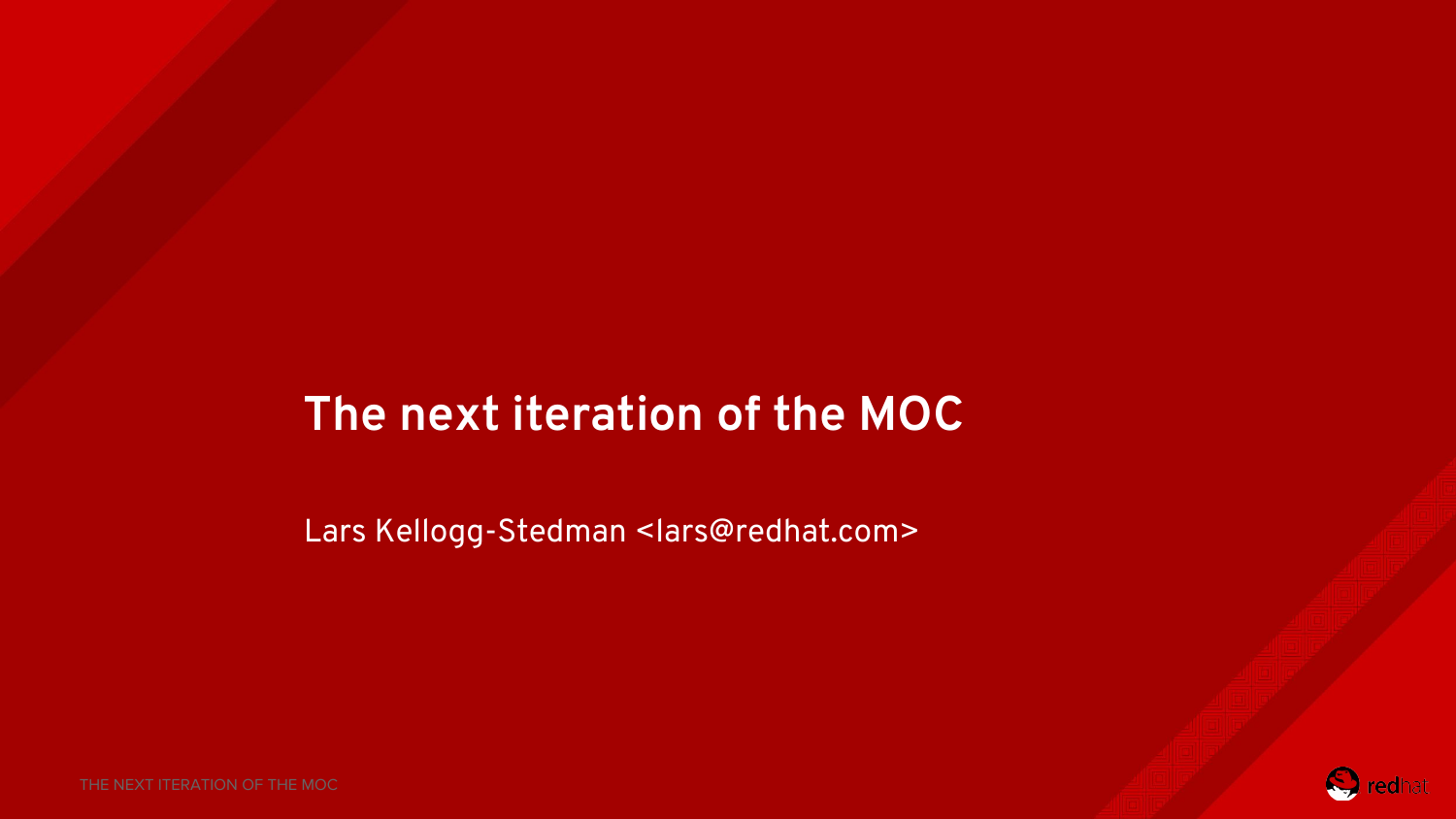# Who am I?

- Lars Kellogg-Stedman <[lars@redhat.com](mailto:lars@redhat.com)>
- <https://github.com/larsks>
- <https://blog.oddbit.com>
- $\bullet$  larsks  $\oslash$  {twitter, irc, ...}

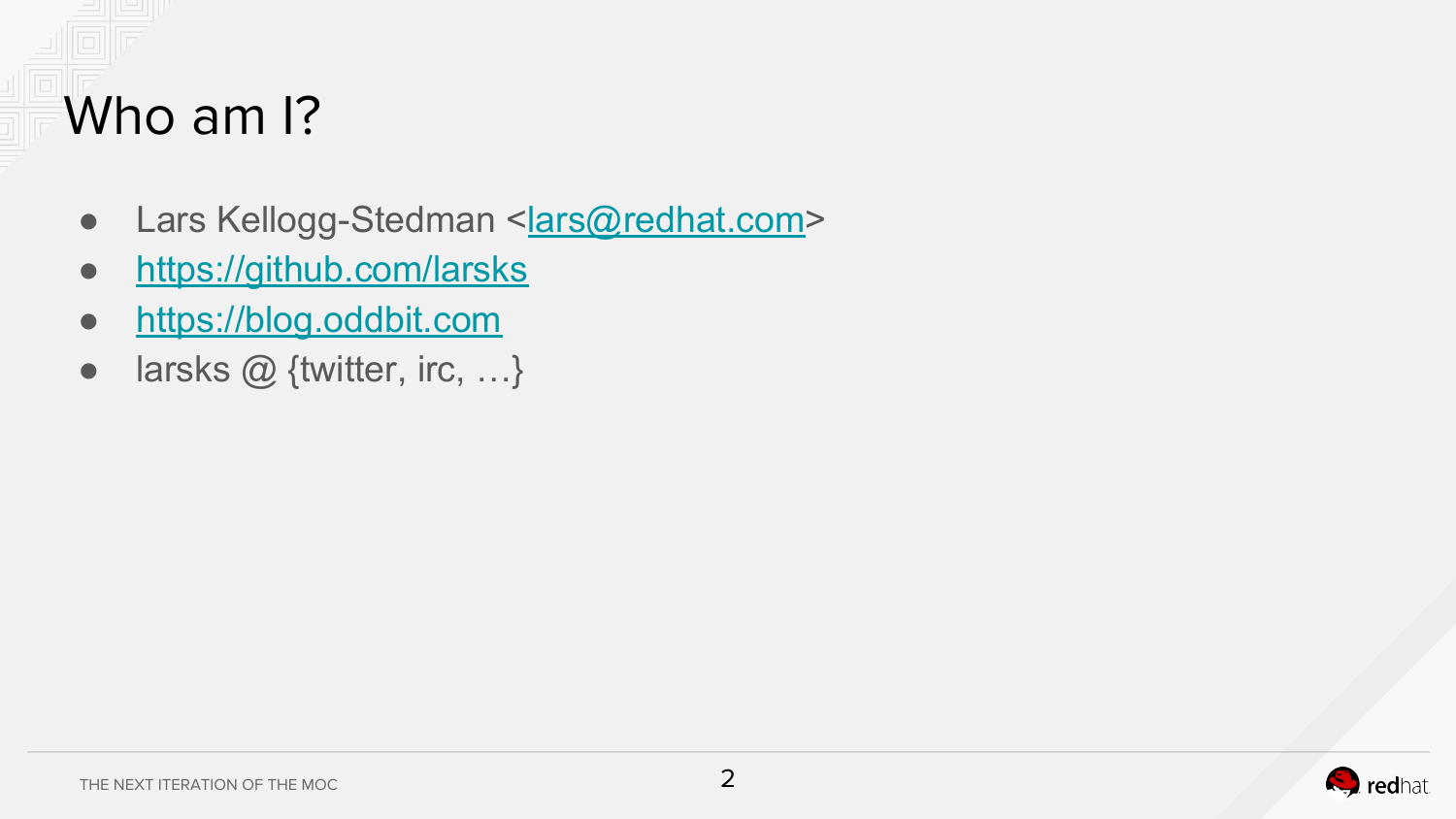# In the beginning...

- Original MOC deployment four years ago.
- OpenStack and installation tooling was not as mature then as it is now.
- Non-homogenous hardware configuration
- Based on Puppet modules originally from Red Hat's Astapor project
- Puppet modules were locally customized

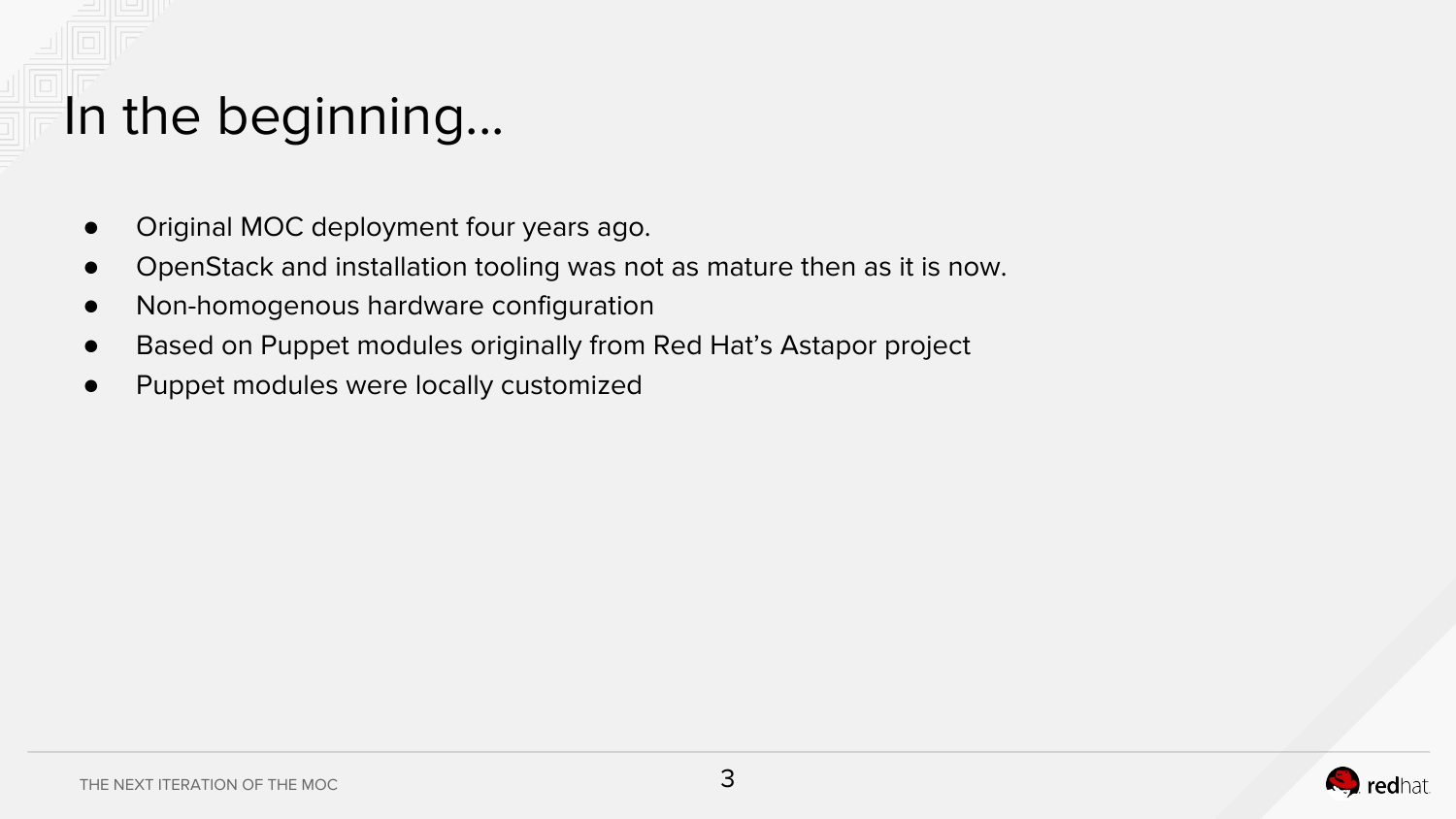

- Original MOC environment was successful!
- Used to support hundreds of users across both classes and research projects.

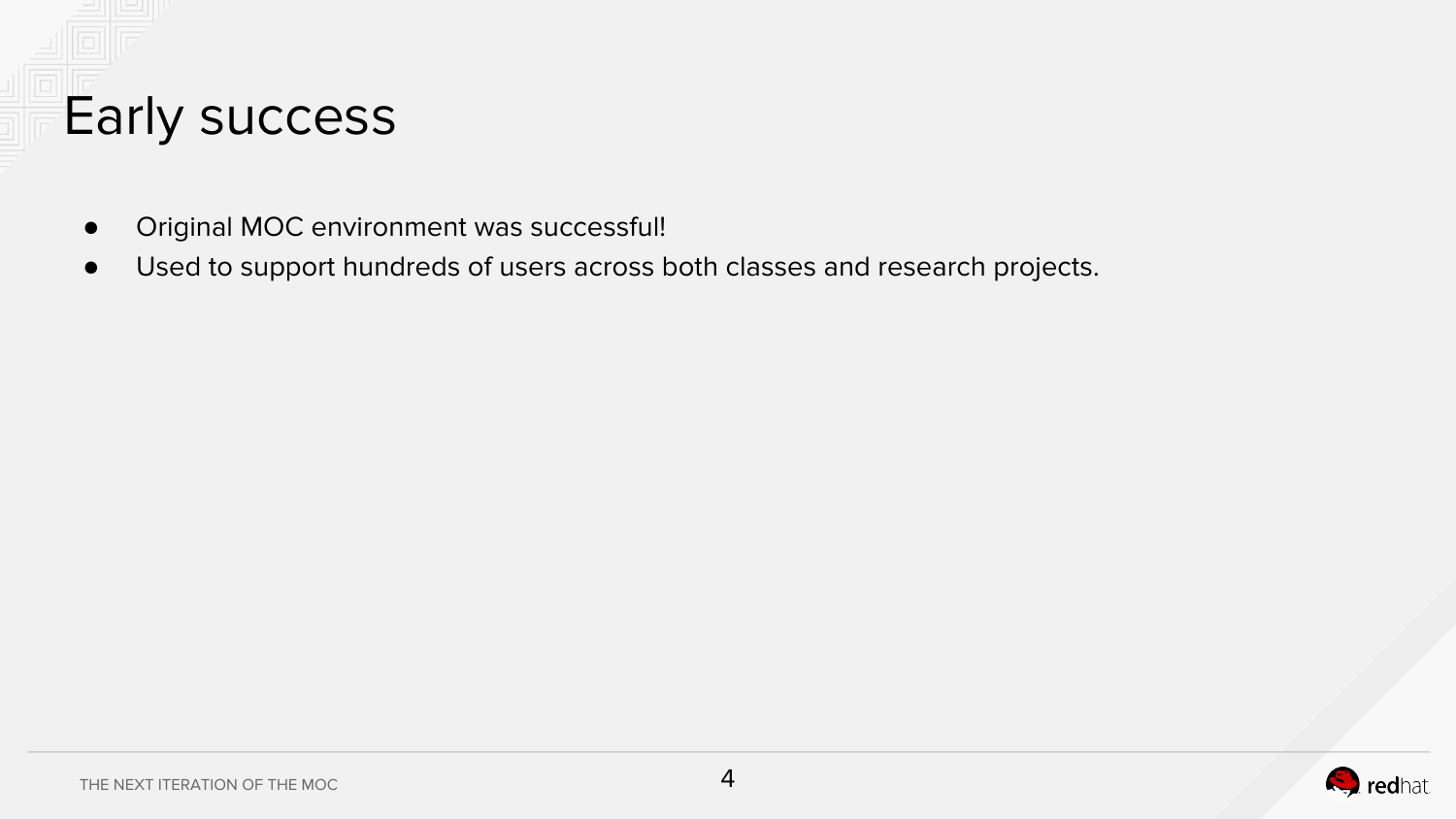#### Limitations and pressures

- The configuration of the original MOC environment had some limitations:
	- No high-availability
	- Difficult to introduce new features/new services
	- Difficult to upgrade
	- Difficult to support
- Increasing pressure on the MOC environment:
	- Increasing number of users on the MOC
	- Increased demand for resources

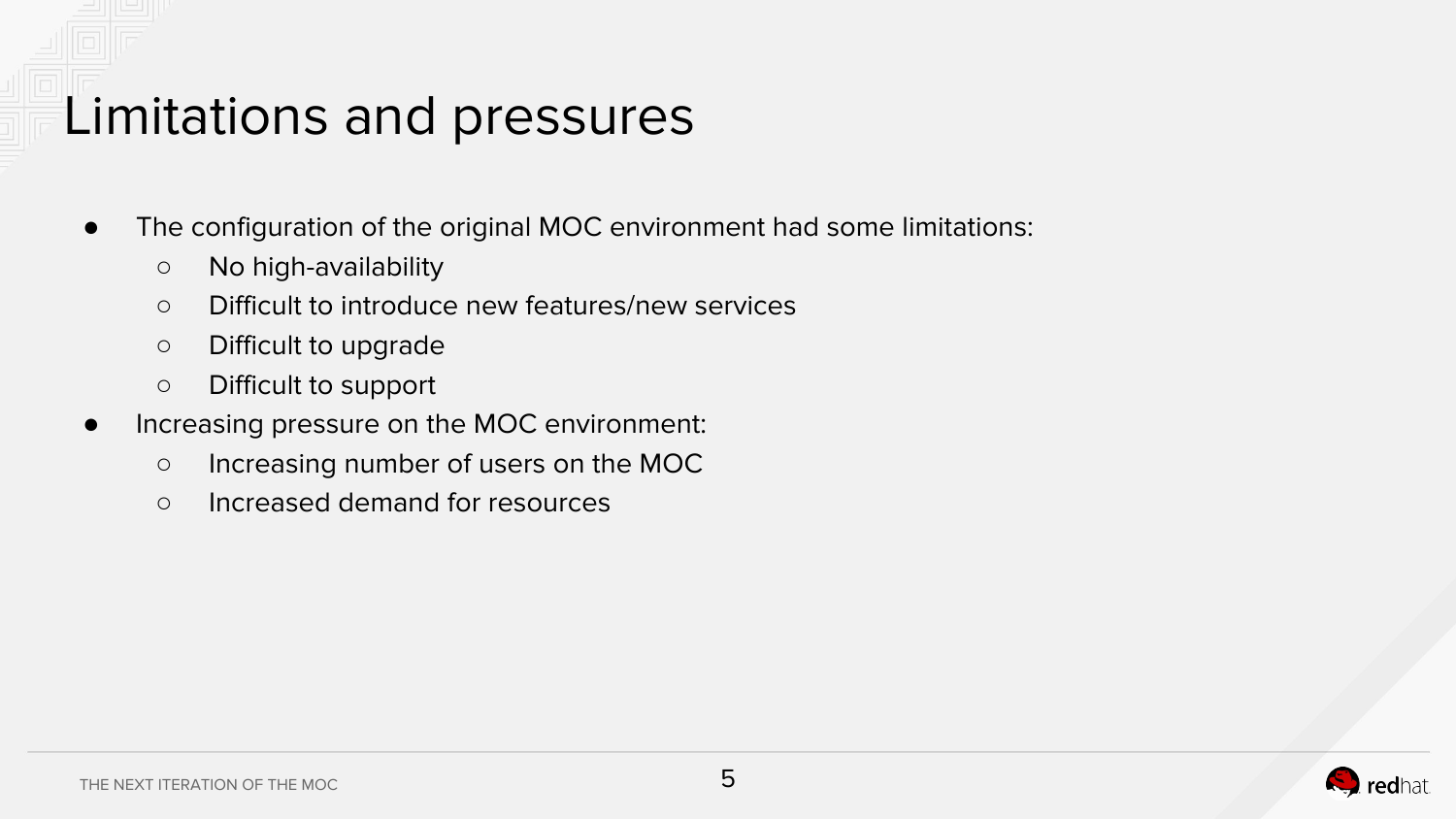#### New hardware and a way forward

- In the spring of 2018, the MOC received a major hardware donation from Two Sigma
	- 100 servers
	- $\circ$  2 x Intel Xeon CPU E5-2690 v2 @ 2.90GHz or similar
	- 384 GB per compute host
- The MOC decided to implement a new OpenStack environment on the Two Sigma hardware with the goal of addressing the limitations of the existing environment

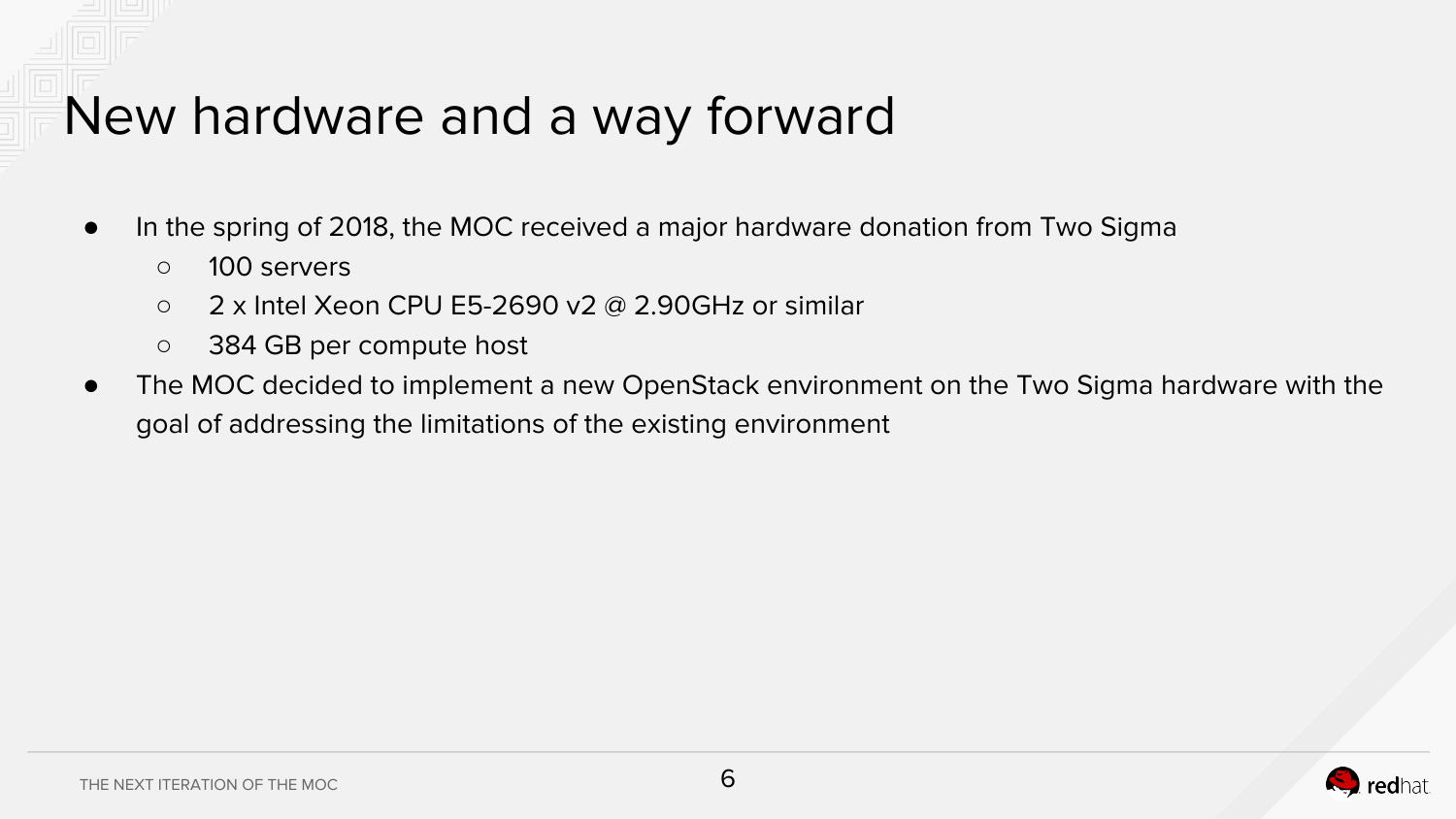#### Red Hat OpenStack Platform Director

- Based on the upstream "TripleO" project (OpenStack-On-OpenStack)
- A limited, opinionated OpenStack environment (the "undercloud") manages the target hardware and OpenStack installation (the "overcloud")



Also known as the "Overcloud"

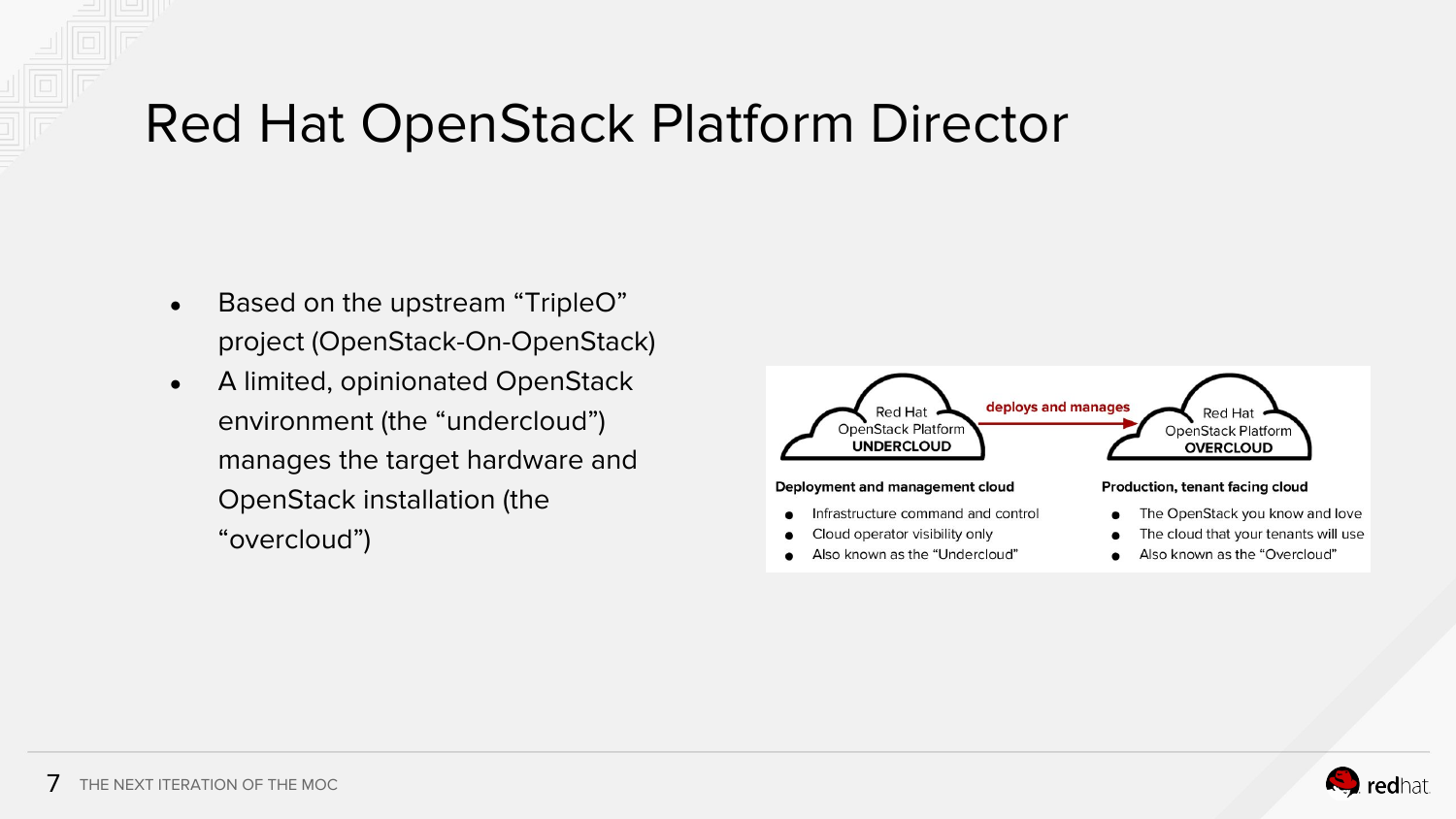#### Advantages to Using Director

- Reduced manual effort
	- Easy to enable any Red Hat supported service.
- More robust infrastructure
	- HA configured "out of the box"
	- Recommended configuration settings are already in place
- More supportable
	- Configuration of the MOC hosts will be familiar to Red Hat support

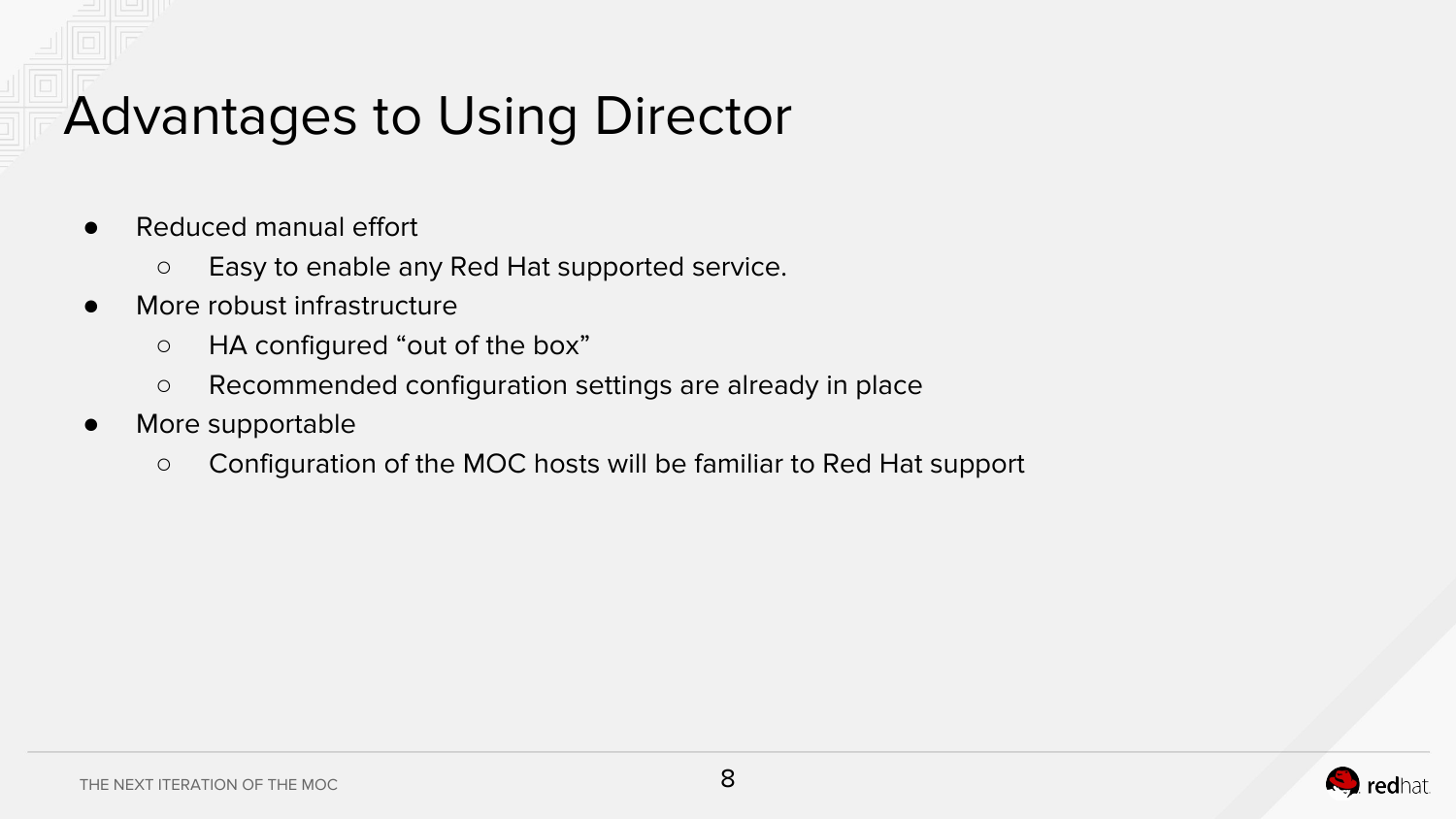## Provisioning Models

- In a typical install, Director handles the entire process from system discovery, operating system provisioning, and software installation and configuration.
- In the "split stack" deployment model, local tools are used for operating systems provisioning, while Director is used only for the software installation and configuration aspect.

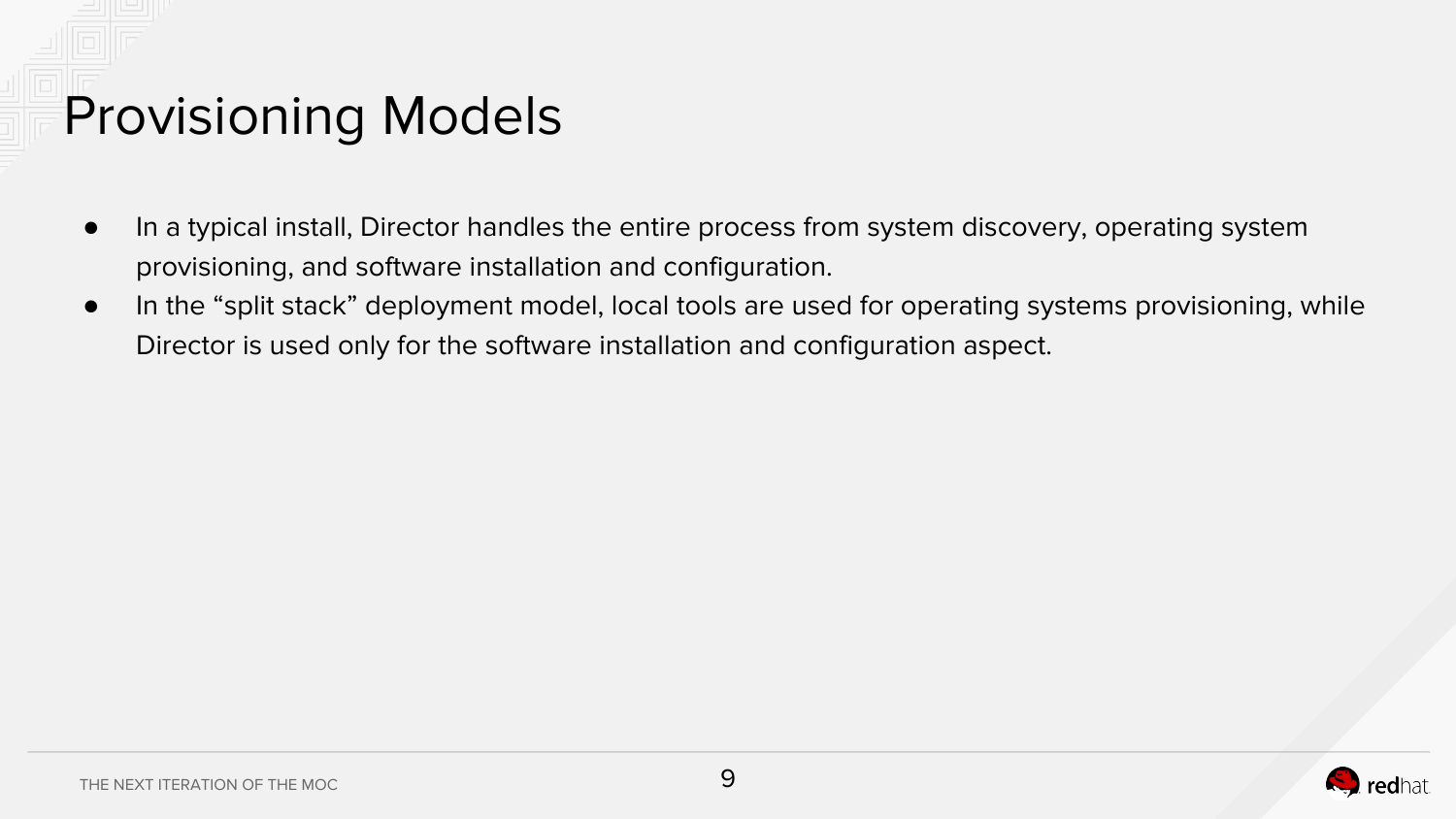

#### New Infrastructure



- Highly available network infrastructure (Brocade switch fabric)
- Highly available controllers
- Dedicated network hosts for better performance as environment grows

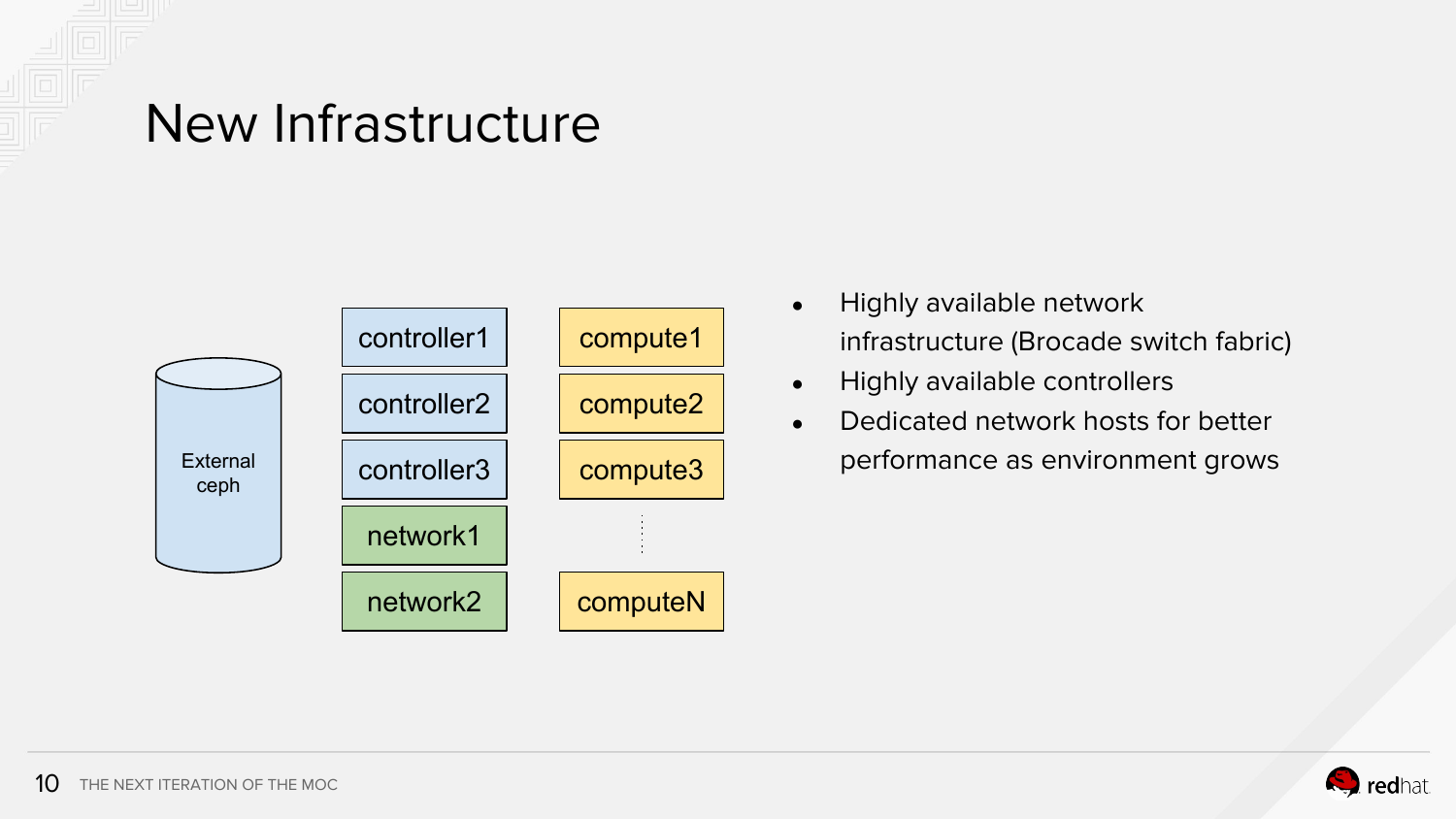# Current status

- Currently 15 nodes dedicated to OpenStack compute resources
	- Other hardware used for elastic bare metal environment (BMI/HIL)
- Internal testing over the next week
- Followed by limited external testing
- Followed by general availability